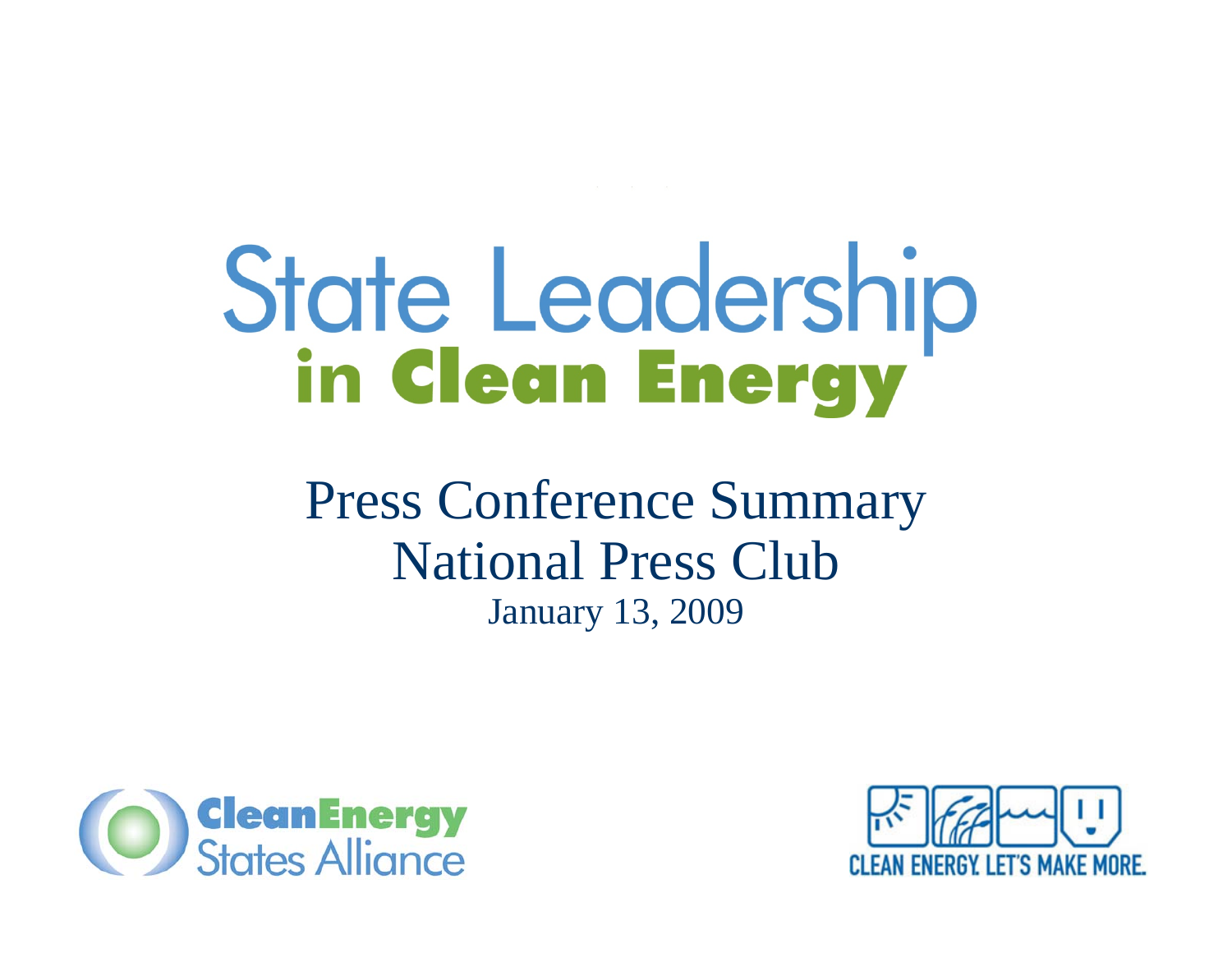## State Leadership in Clean Energy Awards

#### **The Purpose**

- $\bullet$  Recognize state programs that are effectively accelerating adoption of clean energy technologies and advancing clean energy markets
- $\bullet$  Encourage others to replicate successful state programs

#### **The Process**

- O Entries submitted by CESA members
- O Evaluated by a team of 7 distinguished judges
- O The judges selected 5 programs for awards





 $\overline{2}$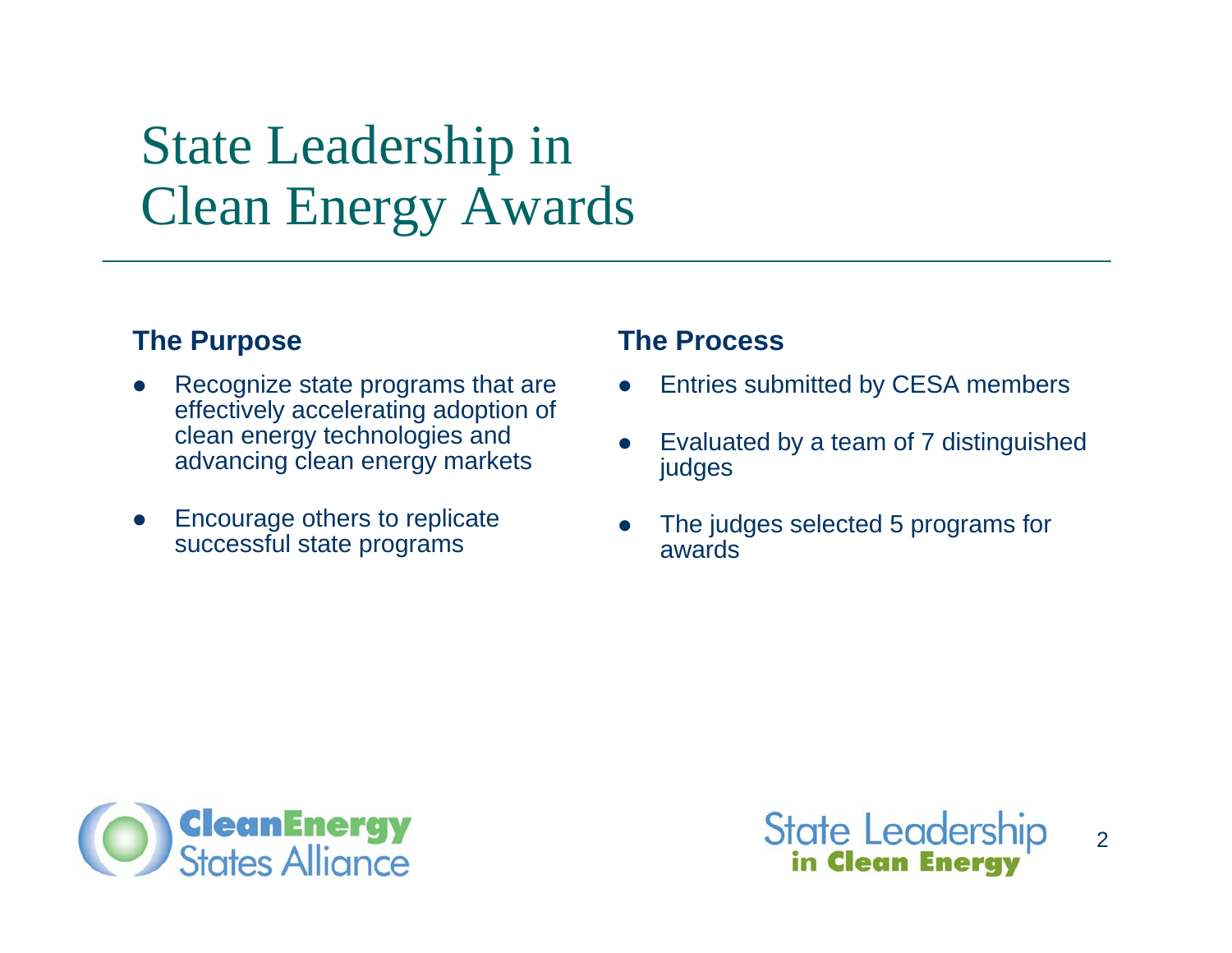## State Investment in Clean Energy: Results that Matter – National Database

- 20 States with dedicated funds to finance clean energy projects –
	- Invested over \$1.5 billion in last 10 years
	- Private Investor Leverage: more than \$2.5 billion in private investment
	- Over 50,000 projects implemented to date
	- 1.7 GW clean energy capacity installed, generating 5.3 million MWh of electricity, enough to power nearly 500,000 homes each year
	- Primary driver for grid-connected PV, in 2007 more than 75% of installed systems were installed in states with renewable energy funds
	- \$6 billion for next 10 years



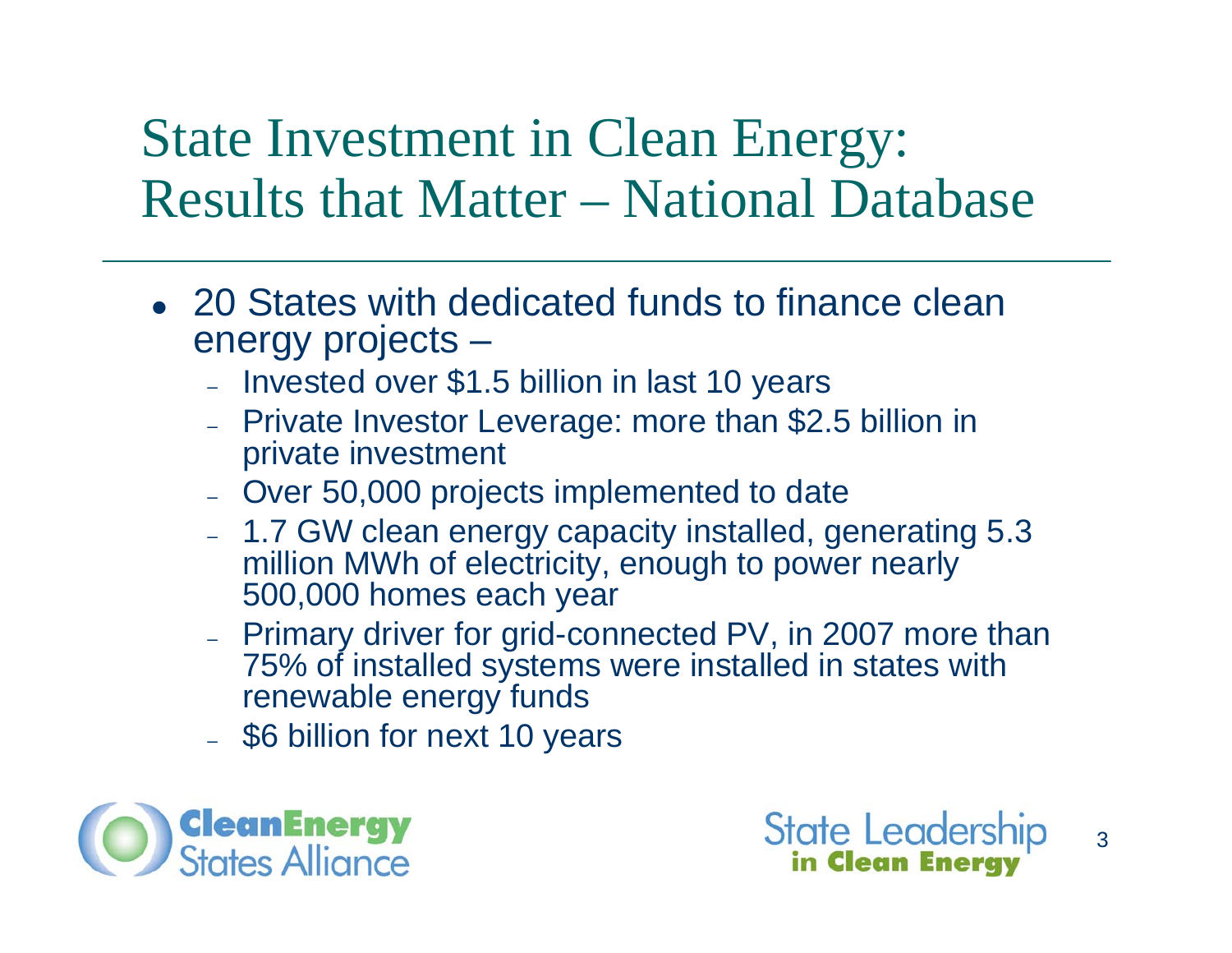# Clean Energy States Alliance: Voice of State Clean Energy Programs

- $\bullet$  AK, CA, CO, CT, IL, FL, MA, MD, MN, NC, NJ, NM, NY, OH, OR, PA, VT, WI & DC
- $\bullet$  Clean Energy States Alliance = States & D.C. cooperating to accelerate clean energy deployment and markets
- $\bullet$  Nonpartisan, experimental, collaborative network
	- Information exchange & analysis
	- Partnership development
	- Joint projects: PV, Wind, Fuel Cells, Security, RPS Implementation, others



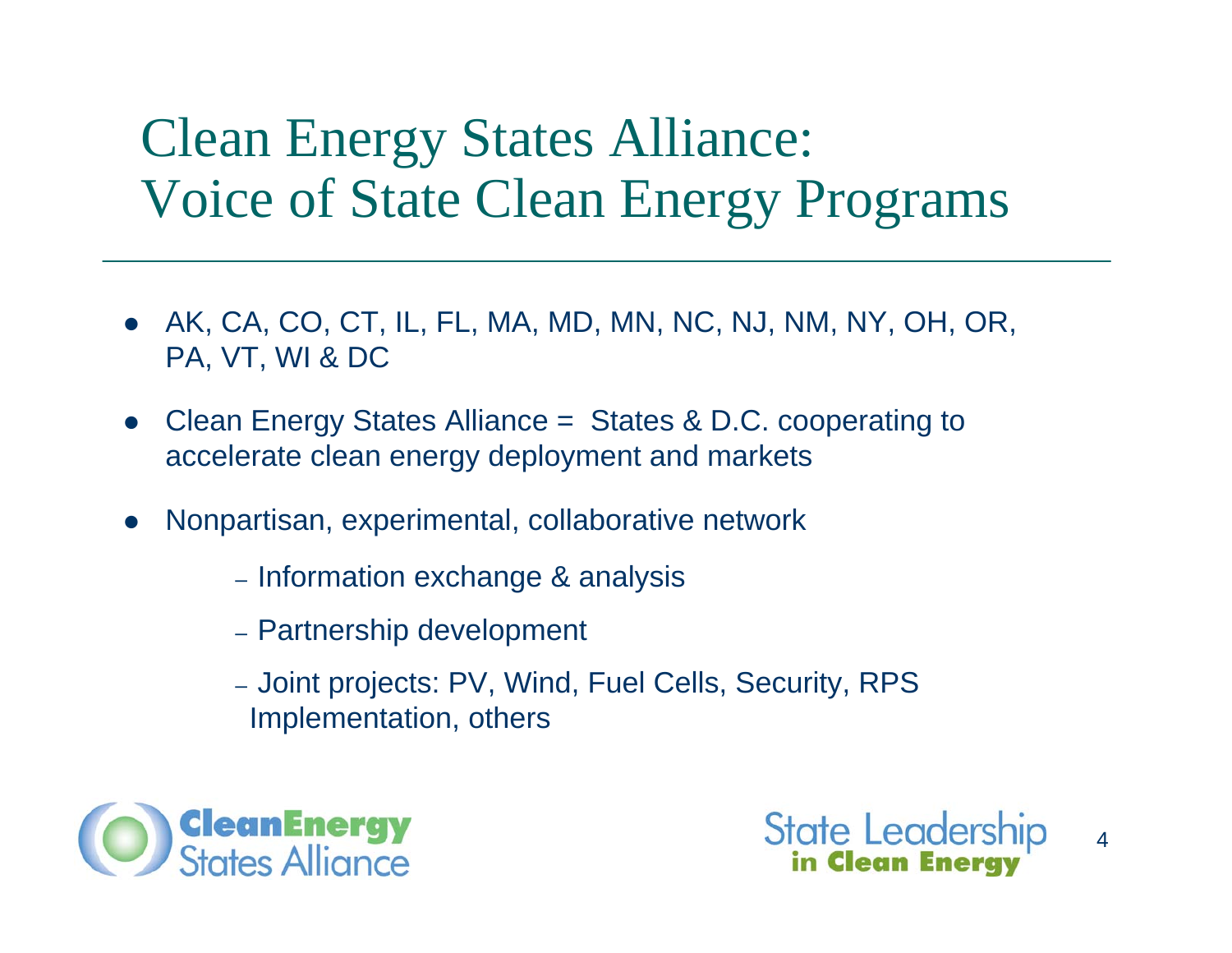#### 2009 State Leadership in Clean Energy (SLICE) Award Winners

- **1. Connecticut Clean Energy Communities Program** (Connecticut Clean Energy Fund)
- **2. Solar Energy for Green Affordable Housing** (Massachusetts Renewable Energy Trust)
- **3. Solar Renewable Energy Certificate Program** (New Jersey Board of Public Utilities, Clean Energy Program)
- **4. Western Renewable Energy Generation Information System** (California Energy Commission)
- **5. Wisconsin Biogas Digestion Program** (Focus on Energy)











COLLABORATIVE

5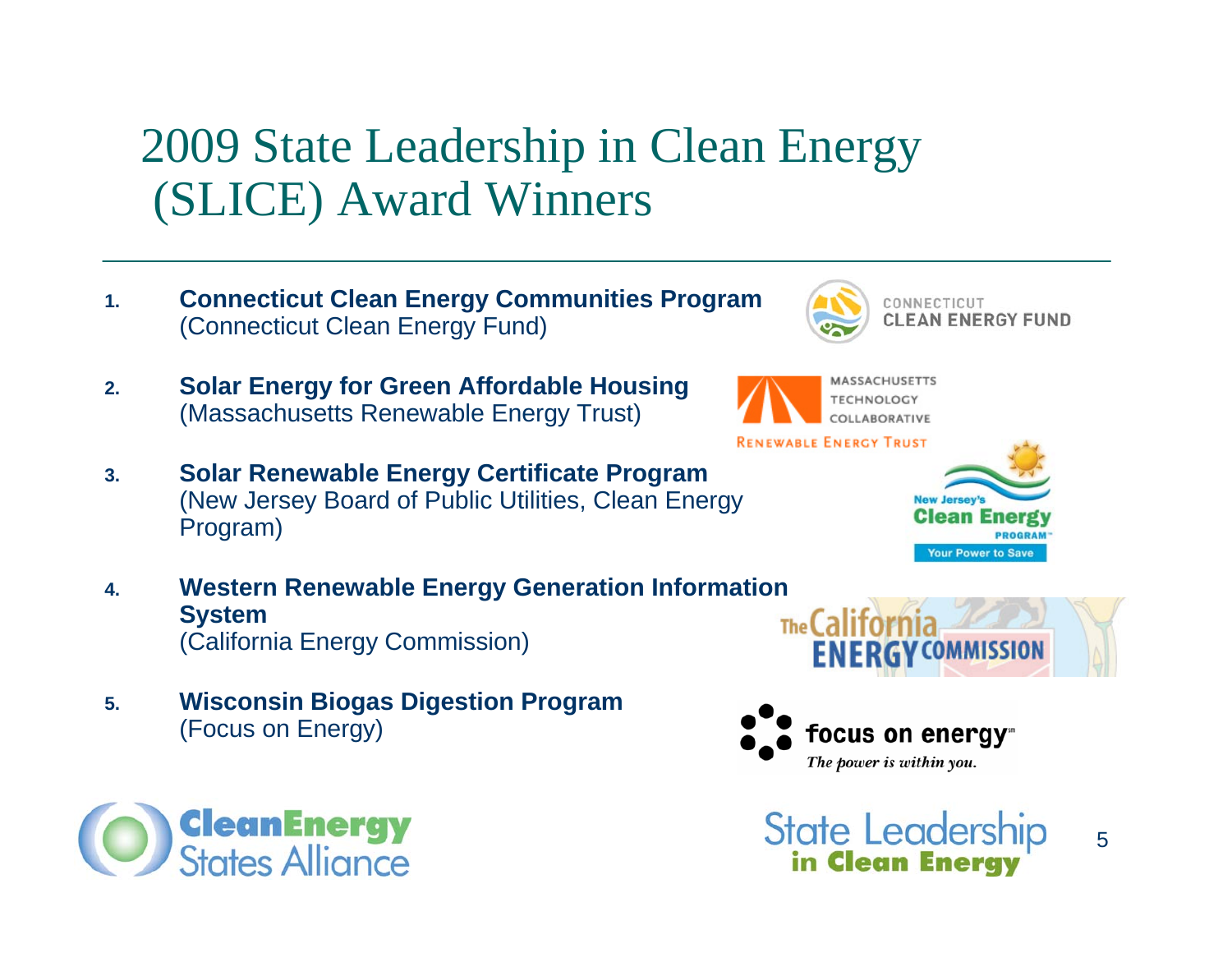## Why Use State Renewable Energy Funds As Stimulus Vehicles?

- $\bullet$ Existing state programs can invest more funds quickly
- $\bullet$ Programs have integrity in investment approach
- $\bullet$ Already have invested over \$1.5 billion wisely
- $\bullet$ Bottom up approach respects diversity of country
- $\bullet$ Programs fund all elements of CE value chain
- $\bullet$ Encourage projects and economic development
- $\bullet$ Immediate job benefits within months
- $\bullet$ Use as opportunity to create more funds in all 50 states



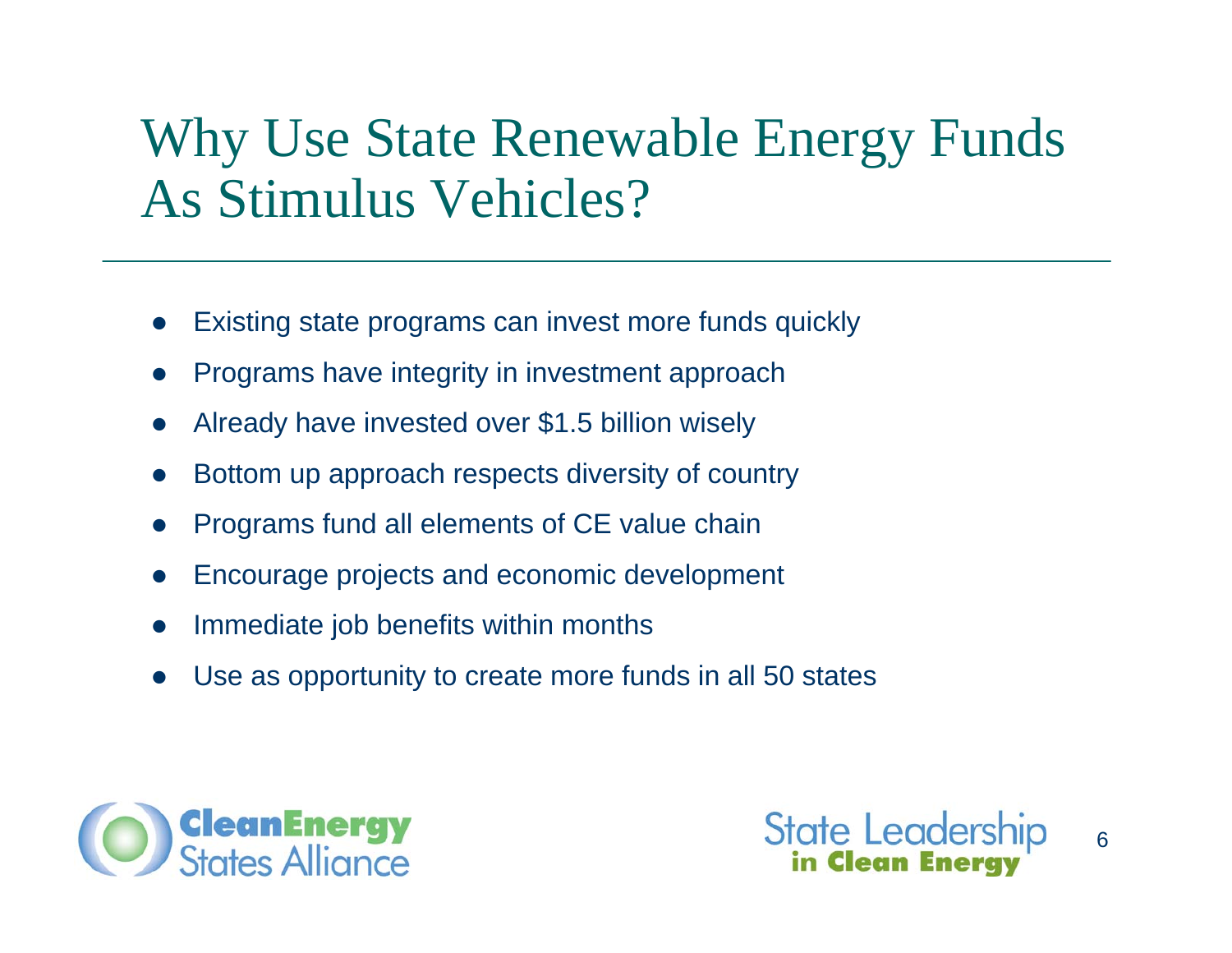# Specific Legislative Recommendations: Existing and New Funds

Two elements of using states as vehicles for clean energy stimulus:

- **1. Existing Funds: Two for One Match.** Approximately \$400 million per year in state funds matched by \$800 million or more in federal matching funds going directly to existing, established state funds. (20-23 states either have or are developing funds now).
- **2. New Funds: Create in All 50 States**. Use portion of federal clean energy stimulus to provide incentives to states without renewable energy funds to create fund vehicles and put more matching federal dollars to work in those funds – double clean energy states in the market.